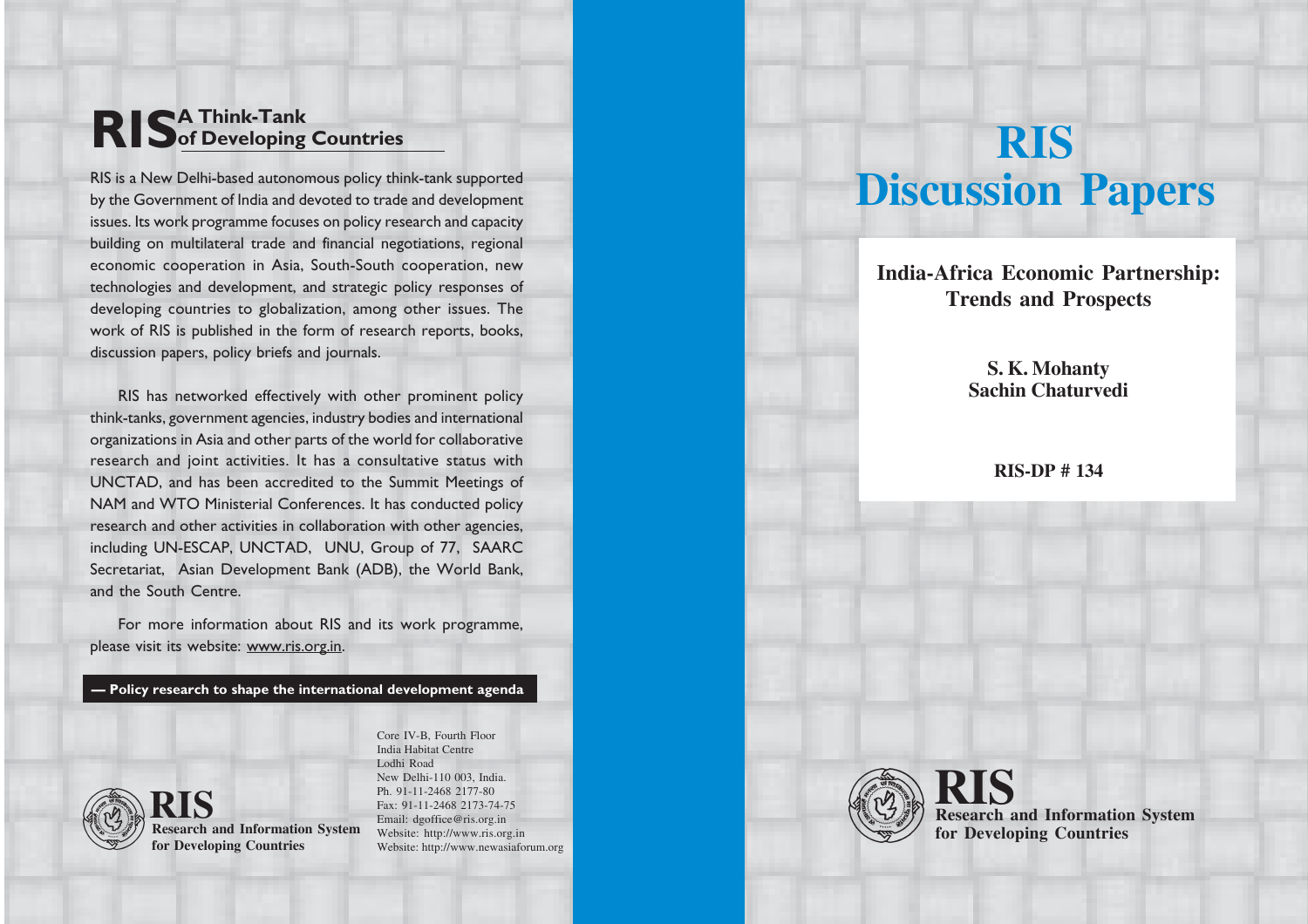# **India-Africa Economic Partnership: Trends and Prospects**

**S. K. Mohanty Sachin Chaturvedi**

**RIS-DP # 134**

March 2008



Core IV-B, Fourth Floor, India Habitat Centre Lodhi Road, New Delhi – 110 003 (India) Tel: +91-11-2468 2177/2180; Fax: +91-11-2468 2173/74 Email: dgoffice@ris.org.in

RIS Discussion Papers intend to disseminate preliminary findings of the research carried out within the framework of institute's work programme or related research. The feedback and comments may be directed to the author(s). RIS Discussion Papers are available at www.ris.org.in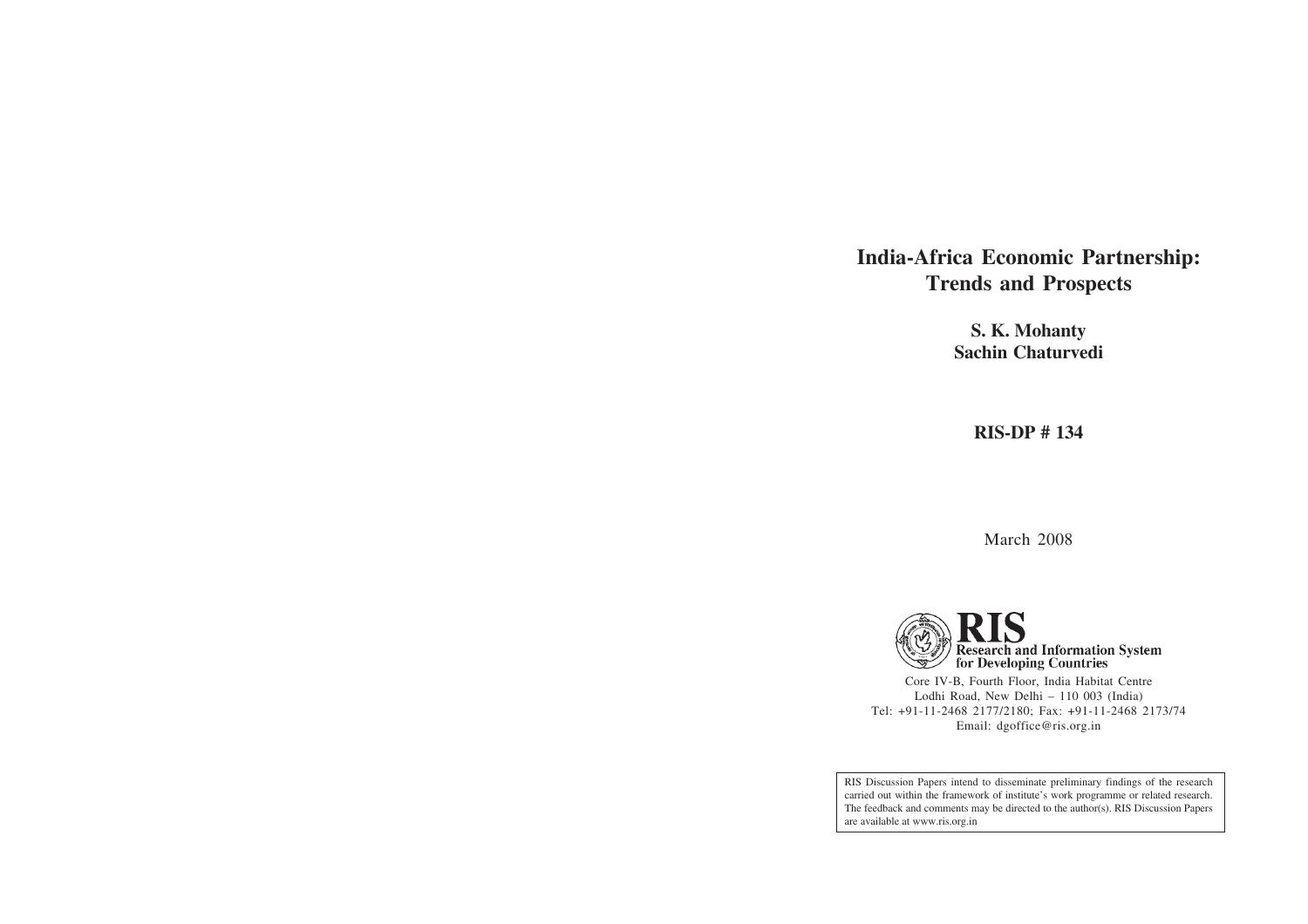**India-Africa Economic Partnership: Trends and Prospects**

# **S. K. Mohanty\* Sachin Chaturvedi\*\***

*Abstract***:** With the growing internationalisation, the traditional old linkages between India and Africa are gradually emerging as a dynamic and vibrant trade and investment partnership, benefiting all the partner economies. The rapid economic transformation of Indian economy and her emergence as major market has provided huge opportunities to the partner countries. The trade between India and Africa has almost doubled in last couple of years with rapid rise in Indian investments in the region. This may contribute substantively towards South-South cooperation model as was perceived at Bandung. It is in this context that India and Africa are also playing a key role at various global fora such as WTO.

*Keywords:* India; Africa; Trade; Investment

#### **Introduction**

In recent past, India has witnessed high economic growth with rapid expansion in trade and outbound investment to developing countries, particularly in Africa. The trend has attracted attention at international forums and volumes have been written about this issue. The analysis emanating from such forums often overlooks the fact that India and Africa have had a longstanding partnership since India's independence. The first Afro-Asian conference at Bandung (1955) followed by even more vibrant 50th anniversary conference of Afro-Asian countries in 2005, bear testimony of Indian commitment to Africa, especially in the framework of South-South cooperation.<sup>1</sup>

The growing internationalisation of major economies from the South has changed the geography of international trade. The rhetoric of South-

An earlier version of this paper was presented at the SAIIA conference on "Emerging Powers & their Role in Global Economic Governance Impetus for Reform, Johannesburg, October, 2007 and subsequently published in *South African Journal of International Affairs*, Vol. 14 (2), Winter/Spring. It draws upon the work done by the authors in the framework of the RIS research project on Emergence of Large Developing Countries: Implications for Co-Developing Countries in Africa supported by the Commonwealth Secretariat, London.

<sup>\*</sup> Fellow, RIS. Email: skmohanty@ris.org.in

<sup>\*\*</sup> Fellow, RIS. Email: sachin@ris.org.in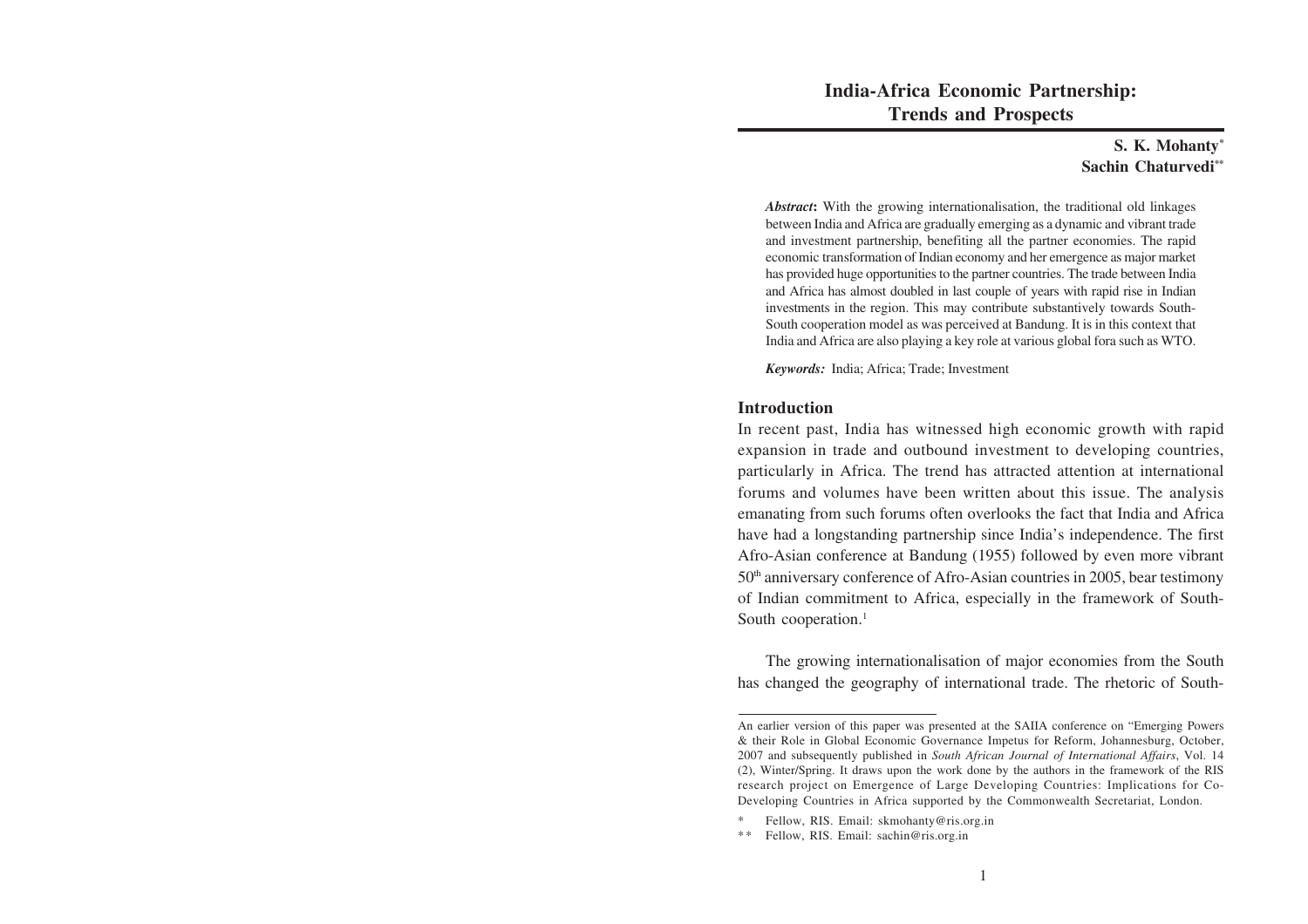uth co-operation is gradually gaining more substance with growth in regional trade and investment. This has been given further impetus by the expansion of development co-operation between India and Africa.

In this context, the emergence of India and Africa on the global economic scene is a recent phenomenon. In the past, both regions had limited resources to complement each other's efforts to establish a niche in the global economy. India was suffering from a 'Hindu rate of growth' during the postindependence period<sup>2</sup> whereas Africa suffered from a decline in its global share of exports, specifically primary commodity exports, from the 1980s.<sup>3</sup> The trade linkages began taking off during a period of comprehensive economic reforms in the late 1990s.

India's trade with Africa more than doubled between 2001 and 2007, from \$5.5 billion in 2001-02 to \$12.24 billion in 2006-07. Investment linkages between the two have also increased significantly in recent years.

India has launched several important initiatives to deepen linkages across sectors. The proposed Pan African Network, which seeks to provide the benefits of tele-medicine and tele-education to 53 African countries, is expected to revolutionise communication in Africa and strengthen the reservoir of mutual goodwill that already exists on both sides.<sup>4</sup> There are fresh efforts by India to enhance the aid effectiveness of its support to developing countries. A new agency is being established for the purpose. In the realm of trade, India and Africa have moved jointly several proposals at international trade negotiating forums such as the World Trade Organization and World Intellectual Property Organization (WI PO) to safeguard the interests of developing countries.

However, much more needs to be done to facilitate capacity building in several trade partner countries in the Africa region so that Africa and India, and for that matter Southern countries in general, trade directly with each other rather than through transnational corporations, which results in increased transaction costs. In fact, there is an urgent need to expand the spirit of the 2007 Tshwane Declaration, adopted by India and South Africa, to include other African countries. The Declaration, which reflects mutual commitment to fighting for larger gains for the developing world in the global trading system, was clear on the issue of globalisation. It suggested that the process must address, not perpetuate or aggravate, existing inequalities. The Declaration also underlined and applauded the common approach India and South Africa had taken in the WTO negotiations.

In this paper we look into some of these issues. The first section analyses trade and investment linkages while the second section looks at Indo-African co-operation at multilateral trade forums. In the third section, we specifically focus on new and- emerging areas of cooperation between India and Africa, while the last section draws some conclusions.

#### **Trade and Investment Linkages**

Since the early 1990s India has emerged as a fast growing economy with a liberal trade regime, along the lines of other East Asian countries. In the 1997/98 budget speech, the finance minister said that India was committed to bringing down the average customs tariff to the level of the Association of South-EastAsian Nations (ASEAN) over a short period. The country's average tariff has come down from more than 100% in 1990 to 10% in 2008. Non-tariff barriers have come WTO.<sup>5</sup> India's import basket is diversified and is also growing rapidly due to the ongoing process of trade policy liberalisation. The external sector in India has been important in India's development, but the rapid expansion of the economy is primarily driven by domestic factors. Despite an unfavourable balance of trade, India has maintained large foreign exchange reserves. The business and investment climate is satisfactory and foreign direct investment (FDI) is .flowing in. India received \$25 billion in FDI in 2007-08 and it is also seeing substantial outward flows of investment.

India's total volume of trade with Africa has improved during the past decade, but it has also led to the creation of trade asymmetry between the regions (see Table 1). India had registered a large trade deficit with Africa in the late 1990s, but the situation has been gradually reversed in this decade. In the early 1990s the growth of India's exports to Africa was very low compared to its overall exports growth, but exports from India increased significantly during 2000-02 and 2004-06 and were slightly higher than its overall export performance with developing countries.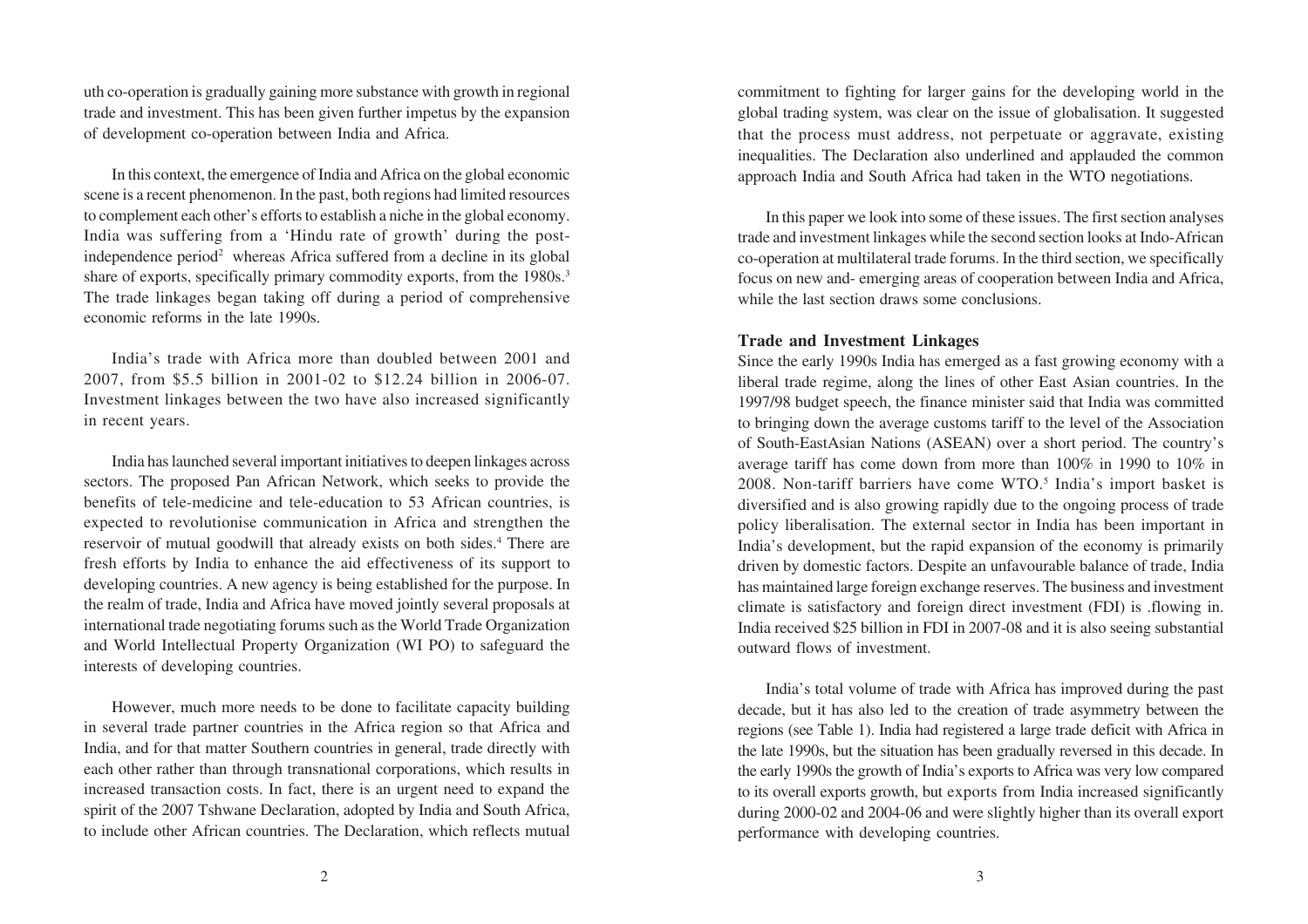|                                                                                                                                             | Table 1: India's Trade Linkages with Major Trade Destinations                               |                                                                                     |                                             |                                                                                                                                                                                                                                                                                                               |                                                   |                                                                                                                                                                                                                                                                                       |                                    |                                                               |
|---------------------------------------------------------------------------------------------------------------------------------------------|---------------------------------------------------------------------------------------------|-------------------------------------------------------------------------------------|---------------------------------------------|---------------------------------------------------------------------------------------------------------------------------------------------------------------------------------------------------------------------------------------------------------------------------------------------------------------|---------------------------------------------------|---------------------------------------------------------------------------------------------------------------------------------------------------------------------------------------------------------------------------------------------------------------------------------------|------------------------------------|---------------------------------------------------------------|
|                                                                                                                                             |                                                                                             | (in Hundred Mill)                                                                   |                                             |                                                                                                                                                                                                                                                                                                               | Share $(\%$                                       |                                                                                                                                                                                                                                                                                       | $CAGR$ (%                          |                                                               |
|                                                                                                                                             | 1996-<br>98                                                                                 | $2000 -$<br>$\overline{0}$                                                          | 2004<br>$\boldsymbol{0}$                    | 1996-<br>$\frac{8}{3}$                                                                                                                                                                                                                                                                                        | $2000 -$<br>$\overline{0}$                        | 2004<br>$\boldsymbol{0}$                                                                                                                                                                                                                                                              | $2000 - 02$<br>1996-98             | 2004-06/<br>2000-02                                           |
|                                                                                                                                             |                                                                                             |                                                                                     |                                             | Exports                                                                                                                                                                                                                                                                                                       |                                                   |                                                                                                                                                                                                                                                                                       |                                    |                                                               |
| DOTS World Total                                                                                                                            |                                                                                             |                                                                                     |                                             |                                                                                                                                                                                                                                                                                                               |                                                   | $\frac{100}{2}$                                                                                                                                                                                                                                                                       |                                    |                                                               |
| ndustrial Countries                                                                                                                         | 336115.8<br>0.8415.8<br>0.9415.8                                                            | 462.5<br>237.5<br>211.3<br>21.1 16.2<br>106.8<br>12.2                               | 986.8<br>428.4.5<br>554.5<br>53.1.54<br>154 | $\begin{array}{c} 100 \\ 55.7 \\ 64.7 \\ 70.9 \\ 10.9 \\ 10.9 \\ 10.9 \\ 10.9 \\ 10.9 \\ 10.9 \\ 10.9 \\ 10.9 \\ 10.9 \\ 10.9 \\ 10.9 \\ 10.9 \\ 10.9 \\ 10.9 \\ 10.9 \\ 10.9 \\ 10.9 \\ 10.9 \\ 10.9 \\ 10.9 \\ 10.9 \\ 10.9 \\ 10.9 \\ 10.9 \\ 10.9 \\ 10.9 \\ 10.9 \\ 10.9 \\ 10.9 \\ 10.9 \\ 10.9 \\ 10.$ |                                                   |                                                                                                                                                                                                                                                                                       | $8.6974 - 0.81$<br>$8.6974 - 0.81$ | 9 9 9 9 1 7 7 4 9 1<br>0 5 9 1 7 7 9 9 1<br>0 1 0 1 1 1 2 9 1 |
| Developing Countries                                                                                                                        |                                                                                             |                                                                                     |                                             |                                                                                                                                                                                                                                                                                                               |                                                   | $43.4$<br>56.2                                                                                                                                                                                                                                                                        |                                    |                                                               |
| Africa                                                                                                                                      |                                                                                             |                                                                                     |                                             |                                                                                                                                                                                                                                                                                                               |                                                   |                                                                                                                                                                                                                                                                                       |                                    |                                                               |
| Europe                                                                                                                                      |                                                                                             |                                                                                     |                                             |                                                                                                                                                                                                                                                                                                               |                                                   |                                                                                                                                                                                                                                                                                       |                                    |                                                               |
| Asia                                                                                                                                        |                                                                                             |                                                                                     |                                             |                                                                                                                                                                                                                                                                                                               |                                                   | $3.56$<br>$28.56$<br>$15.6$                                                                                                                                                                                                                                                           |                                    |                                                               |
| Middle East                                                                                                                                 |                                                                                             |                                                                                     |                                             |                                                                                                                                                                                                                                                                                                               |                                                   |                                                                                                                                                                                                                                                                                       |                                    |                                                               |
| Western Hemisphere                                                                                                                          | 73<br>36.6<br>5.6                                                                           |                                                                                     | 29.6                                        | 1.7                                                                                                                                                                                                                                                                                                           |                                                   |                                                                                                                                                                                                                                                                                       |                                    |                                                               |
|                                                                                                                                             |                                                                                             |                                                                                     |                                             | Imports                                                                                                                                                                                                                                                                                                       |                                                   |                                                                                                                                                                                                                                                                                       |                                    |                                                               |
| DOTS World Total                                                                                                                            |                                                                                             |                                                                                     | .398.                                       |                                                                                                                                                                                                                                                                                                               |                                                   | $\frac{100}{100}$                                                                                                                                                                                                                                                                     |                                    |                                                               |
| industrial Countries                                                                                                                        |                                                                                             |                                                                                     |                                             |                                                                                                                                                                                                                                                                                                               |                                                   |                                                                                                                                                                                                                                                                                       |                                    |                                                               |
| Developing Countries                                                                                                                        |                                                                                             |                                                                                     |                                             |                                                                                                                                                                                                                                                                                                               |                                                   |                                                                                                                                                                                                                                                                                       |                                    |                                                               |
| Africa                                                                                                                                      |                                                                                             |                                                                                     | 466.8<br>534.6<br>536.8<br>530.8<br>100.5   | $100$<br>50.3<br>50.4<br>16.4                                                                                                                                                                                                                                                                                 |                                                   |                                                                                                                                                                                                                                                                                       | $94898$<br>$14898$<br>$198$        |                                                               |
| Europe                                                                                                                                      |                                                                                             |                                                                                     |                                             |                                                                                                                                                                                                                                                                                                               |                                                   |                                                                                                                                                                                                                                                                                       |                                    |                                                               |
| Asia                                                                                                                                        |                                                                                             |                                                                                     |                                             |                                                                                                                                                                                                                                                                                                               |                                                   |                                                                                                                                                                                                                                                                                       | $\circ$                            |                                                               |
| Middle East                                                                                                                                 | $\begin{array}{c} 397 \\ 200.4 \\ 196 \\ 28.7 \\ 65.3 \\ 61.8 \\ 7.9 \\ 8.9 \\ \end{array}$ | 561.3<br>212.2<br>210.2<br>109.146.9<br>109.9                                       |                                             | $\frac{3}{21.5}$                                                                                                                                                                                                                                                                                              |                                                   | $\begin{array}{c} 1.75 & 0.75 & 0.75 \\ 0.75 & 0.75 & 0.75 \\ 0.75 & 0.75 & 0.75 \\ 0.75 & 0.75 & 0.75 \\ 0.75 & 0.75 & 0.75 \\ 0.75 & 0.75 & 0.75 \\ 0.75 & 0.75 & 0.75 \\ 0.75 & 0.75 & 0.75 \\ 0.75 & 0.75 & 0.75 \\ 0.75 & 0.75 & 0.75 \\ 0.75 & 0.75 & 0.75 \\ 0.75 & 0.75 & 0.$ | $-14$                              | e se no se dan<br>Salah dan dan<br>Salah dan dan              |
| Western Hemisphere                                                                                                                          |                                                                                             |                                                                                     | 29.4                                        |                                                                                                                                                                                                                                                                                                               |                                                   |                                                                                                                                                                                                                                                                                       | 13.8                               |                                                               |
|                                                                                                                                             |                                                                                             |                                                                                     |                                             | <b>Trade Balance</b>                                                                                                                                                                                                                                                                                          |                                                   |                                                                                                                                                                                                                                                                                       |                                    |                                                               |
| DOTS World Total                                                                                                                            |                                                                                             |                                                                                     | 411.6                                       |                                                                                                                                                                                                                                                                                                               |                                                   |                                                                                                                                                                                                                                                                                       | 12.5                               | 42.9                                                          |
| ndustrial Countries                                                                                                                         | $-61.7$<br>$-13.5$<br>$-12.9$<br>$-15.12$<br>$-61.2$<br>$-47.7$                             | $8.8$<br>$8.7 - 1.6$<br>$9.4$<br>$9.8$<br>$0.7$<br>$1.6$<br>$0.9$<br>$0.7$<br>$0.7$ | $-38.5$                                     | $\begin{array}{c} 100 \\ 21.9 \\ 83.9 \\ 20.9 \\ 71.4 \end{array}$                                                                                                                                                                                                                                            | $100$<br>25.6<br>$-1.7$<br>34.9<br>$-9$<br>$-2.4$ | $100$<br>$9.9789$<br>$100$<br>$100$<br>$100$<br>$10$<br>$10$                                                                                                                                                                                                                          |                                    |                                                               |
| Developing Countries                                                                                                                        |                                                                                             |                                                                                     | 20                                          |                                                                                                                                                                                                                                                                                                               |                                                   |                                                                                                                                                                                                                                                                                       |                                    | 107.6                                                         |
| Africa                                                                                                                                      |                                                                                             |                                                                                     |                                             |                                                                                                                                                                                                                                                                                                               |                                                   |                                                                                                                                                                                                                                                                                       |                                    |                                                               |
| Europe                                                                                                                                      |                                                                                             |                                                                                     | 23.5<br>299.7<br>245<br>53                  |                                                                                                                                                                                                                                                                                                               |                                                   |                                                                                                                                                                                                                                                                                       | $-2.6$<br>16.1<br>11.6             | 33.47.7<br>26.47.7                                            |
| Asia                                                                                                                                        |                                                                                             |                                                                                     |                                             |                                                                                                                                                                                                                                                                                                               |                                                   |                                                                                                                                                                                                                                                                                       |                                    |                                                               |
| Middle East                                                                                                                                 |                                                                                             |                                                                                     |                                             |                                                                                                                                                                                                                                                                                                               |                                                   |                                                                                                                                                                                                                                                                                       |                                    |                                                               |
| Western Hemisphere                                                                                                                          | $-0.3$                                                                                      |                                                                                     | 0.2                                         | 0.4                                                                                                                                                                                                                                                                                                           |                                                   |                                                                                                                                                                                                                                                                                       |                                    |                                                               |
| Source: Direction of Trade Statistics December 2007 CD, International Monetary Fund, Washington DC.<br>* CAGR = Compound annual growth rate |                                                                                             |                                                                                     |                                             |                                                                                                                                                                                                                                                                                                               |                                                   |                                                                                                                                                                                                                                                                                       |                                    |                                                               |

4

However, African exports to India have not picked up, although India's import growth from developing countries overall is higher than such growth from developed countries over the same period. This asymmetry in bilateral trade flows between India and Africa needs to be corrected by using experiences from the past, particularly from India's trade engagement with South Africa. India has made efforts to focus on improving trade ties with Africa in its overall trade policy agenda, and several initiatives have been undertaken since the beginning of the decade. 6

# *Bilateral Trade Relationships*

India's experience with Africa in improving bilateral trade ties has been unique. India had virtually no trade linkages with South Africa up to and during the 1980s. Imports from South Africa were less than \$1 billion during the period 1993-95, and countries such as Morocco, Egypt and Nigeria exported more to India than South Africa did (see Table 2).

The economic relationship has changed significantly and India's largest trading partner in Africa now is South Africa, constituting 56% of Indian imports from the continent. At the same time, exports to India from some of the larger African countries, such as Egypt, Tunisia, Nigeria, Zambia, Algeria and Libya, have gone down. However, more than half of African countries have not accessed the Indian market and some of those that have made progress in this regard have not utilized their potential fully.

# *Creating Market Access in India*

India is a large importer, something African countries should be taking advantage of, particularly in light of its liberalised trade regime. Economic reforms have led to average incomes of the middle-income group increasing rapidly. With surging foreign exchange reserves and less pressure on liquidity to finance import bills, India has deregulated substantially in all areas of imports, investment, services and so on. This has led to persistent and significant import growth in most sectors. India is currently importing about 5 000 products under the six-digit Harmonised Commodity Coding System (HS), and its trade deficit in goods is persistently widening despite a significant surge in exports.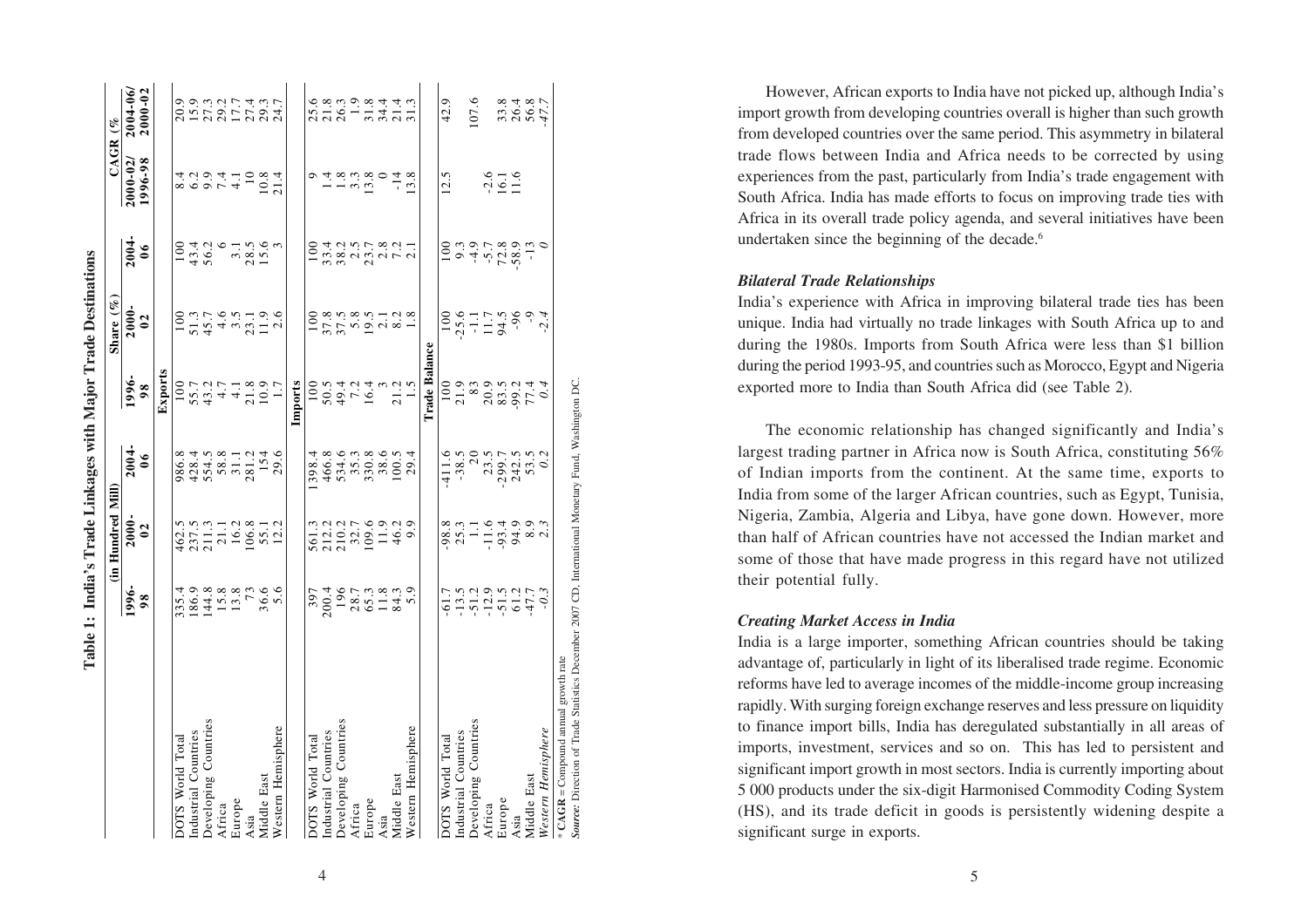|  |  |                  | <b>Table 2: India's Imports from Select African Countries</b> |
|--|--|------------------|---------------------------------------------------------------|
|  |  | during 1983-2005 |                                                               |

|                |                  |                |                | $0.001 \text{ m}$ $1.000 \text{ m}$ |                |                |                |             |          |
|----------------|------------------|----------------|----------------|-------------------------------------|----------------|----------------|----------------|-------------|----------|
| SI.            | <b>Countries</b> |                | (in Mill US\$) |                                     |                | Share $(\%)$   |                | $CAGR (\%)$ |          |
|                |                  | 1983-          | 1993-          | 2003-                               | 1983-          | 1993-          | 2003-          | 1993-95/    | 2003-05/ |
|                |                  | 85             | 95             | 0 <sub>5</sub>                      | 85             | 95             | 0 <sub>5</sub> | 83-85       | 93-95    |
| 1              | South Africa     | $\overline{0}$ | 96.1           | 2139.8                              | $\theta$       | 5.8            | 56.4           |             | 86       |
| $\overline{2}$ | Morocco          | 75.3           | 233.3          | 304                                 | 19.3           | 14.1           | 8              | 12          | 5.4      |
| 3              | Senegal          | 22.9           | 19.1           | 191.3                               | 5.9            | 1.2            | 5              | $-1.8$      | 58.6     |
| $\overline{4}$ | Egypt            | 28             | 256            | 153                                 | 7.2            | 15.5           | $\overline{4}$ | 24.8        | $-9.8$   |
| 5              | Côte d'Ivoire    | $\overline{0}$ | 27.3           | 141.6                               | $\overline{0}$ | 1.7            | 3.7            |             | 39       |
| 6              | Tanzania         | 30.7           | 55.1           | 116.9                               | 7.9            | 3.3            | 3.1            | 6           | 16.2     |
| 7              | Tunisia          | 14.4           | 71.4           | 84.5                                | 3.7            | 4.3            | 2.2            | 17.4        | 3.4      |
| 8              | Guinea-Bissau    | $\overline{0}$ | 22             | 69.1                                | $\overline{0}$ | 1.3            | 1.8            |             | 25.8     |
| 9              | Benin            | $\overline{0}$ | 8.8            | 66.5                                | $\overline{0}$ | 0.5            | 1.8            |             | 49.9     |
| 10             | Ghana            | 16.3           | 14.8           | 48.9                                | 4.2            | 0.9            | 1.3            | $-1$        | 27       |
| 11             | Togo             | 3.9            | 3.8            | 40.6                                | 1              | 0.2            | 1.1            | $-0.3$      | 60.8     |
| 12             | Nigeria          | 0.5            | 618.9          | 65.8                                | 0.1            | 37.4           | 1.7            | 105.3       | $-36.1$  |
| 13             | Mozambique       | $\mathbf{0}$   | 15.8           | 36.4                                | $\mathbf{0}$   | $\mathbf{1}$   | $\mathbf{1}$   |             | 18.2     |
| 14             | Kenya            | 7.9            | 13             | 43.9                                | $\overline{2}$ | 0.8            | 1.2            | 5           | 27.6     |
| 15             | Gabon            | $\overline{0}$ | 0.6            | 33.3                                | $\theta$       | $\theta$       | 0.9            |             | 123.4    |
| 16             | Congo, Rep.      | 2.4            | 1.4            | 19.9                                | 0.6            | 0.1            | 0.5            | $-5.2$      | 69.5     |
| 17             | Zambia           | 83.2           | 55.9           | 25.1                                | 21.4           | 3.4            | 0.7            | $-3.9$      | $-14.8$  |
| 18             | Sudan            | 2.6            | 9.3            | 27.9                                | 0.7            | 0.6            | 0.7            | 13.6        | 24.4     |
| 19             | Zimbabwe         | 5.8            | 11.4           | 21.8                                | 1.5            | 0.7            | 0.6            | $\tau$      | 13.8     |
| 20             | Guinea           | $\overline{0}$ | 5              | 17.2                                | $\overline{0}$ | 0.3            | 0.5            |             | 28       |
| 21             | Swaziland        | 1              | 2.9            | 7.5                                 | 0.3            | 0.2            | 0.2            | 10.9        | 21.2     |
| 22             | Liberia          | $\overline{0}$ | 5.5            | 8.9                                 | $\overline{0}$ | 0.3            | 0.2            |             | 10       |
| 23             | Namibia          | $\overline{0}$ | 0.7            | 5.3                                 | $\theta$       | $\mathbf{0}$   | 0.1            |             | 51.8     |
| 24             | Madagascar       | 0.6            | 1.4            | 8.6                                 | 0.2            | 0.1            | 0.2            | 7.8         | 44.6     |
| 25             | Algeria          | 3.7            | 9.7            | 7.3                                 | 0.9            | 0.6            | 0.2            | 10.1        | $-5.4$   |
| 26             | Gambia, The      | $\overline{0}$ | 0.5            | 8.7                                 | $\mathbf{0}$   | $\overline{0}$ | 0.2            |             | 80       |
| 27             | Libya            | 28.5           | 40.5           | 11.2                                | 7.3            | 2.4            | 0.3            | 3.6         | $-22.7$  |
| 28             | Cameroon         | $\overline{0}$ | 1.9            | 10.9                                | $\overline{0}$ | 0.1            | 0.3            |             | 41.8     |
| 29             | Somalia          | $\overline{0}$ | 0.7            | 10.6                                | $\overline{0}$ | $\overline{0}$ | 0.3            | 61.6        | 71.6     |
| 30             | Ethiopia         | 0.3            | 0.9            | 8.9                                 | 0.1            | 0.1            | 0.2            | 11.2        | 57.4     |
| 31             | Mauritius        | 0.1            | 3.4            | 8                                   | $\theta$       | 0.2            | 0.2            | 42.6        | 19       |
| 32             | Congo, Dem.Rep.  | 58             | 28.3           | 2.9                                 | 14.9           | 1.7            | 0.1            | $-6.9$      | $-36.5$  |
| 33             | Uganda           | $\overline{0}$ | 0.4            | 3.7                                 | $\mathbf{0}$   | $\overline{0}$ | 0.1            | 33          | 58.2     |
| 34             | Sierra Leone     | 0.4            | $\overline{0}$ | 4.2                                 | 0.1            | $\overline{0}$ | 0.1            | $-32.8$     | 263      |
| 35             | Niger            | $\overline{0}$ | 12.9           | 1.2                                 | $\theta$       | 0.8            | $\overline{0}$ |             | $-38.2$  |

*Source:* Direction of Trade Statistics December 2007 CD, International Monetary Fund, Washington DC.

India's import basket is highly diversified, ranging from resource intensive to technology-intensive products, creating a market access opportunity for African countries at various stages of development. The size of specific import sectors is presented in Table 3. The distribution of India's imports in different sectors from the rest of the world, including Africa, indicate that overall imports expanded at the rate of 16.7% a year

| Vegetable Products<br>Pearls & Jewellery<br>Plaster & Cement<br><b>Animal Products</b><br>Processed Food<br>Wood Articles<br>Skins & Hides<br><b>Base Metals</b><br>Fats & Oils<br>Chemicals<br>Footwear<br>Minerals<br>Textiles<br>Plastics<br>Pulps<br>Section<br>$\overline{10}$<br>15<br>12<br>13<br>$\overline{1}$<br>$\Xi$<br>$\sigma$<br>$\circ$ $\sim$<br>$\infty$<br>$\Omega$ | 1997-8<br>0.25<br>318.37 | Africa     |          | World    | Share of Africa $(\%$ |                  | $CAGR(\%)$ |                         |
|----------------------------------------------------------------------------------------------------------------------------------------------------------------------------------------------------------------------------------------------------------------------------------------------------------------------------------------------------------------------------------------|--------------------------|------------|----------|----------|-----------------------|------------------|------------|-------------------------|
|                                                                                                                                                                                                                                                                                                                                                                                        |                          | $2006 - 7$ | 1997-8   | 2006-7   | $\sqrt{997.8}$        | 2006-7           | World      | Africa<br>2006-7/1997-8 |
|                                                                                                                                                                                                                                                                                                                                                                                        |                          | 0.27       | 27.27    | 70.55    | 0.92                  | 0.38             | 9.97       | 0.77                    |
|                                                                                                                                                                                                                                                                                                                                                                                        |                          | 466.92     | .238.56  | 3497.51  | 25.7                  | 3.35             | 10.94      | 3.9                     |
|                                                                                                                                                                                                                                                                                                                                                                                        | 0.05                     | 0.69       | 144.48   | 2263.82  | 0.03                  | 0.03             | 31.68      | 30.01                   |
|                                                                                                                                                                                                                                                                                                                                                                                        | 8.46                     | 18.18      | 257.6    | 359.59   | 3.28                  | 5.06             | 3.39       | 7.95                    |
|                                                                                                                                                                                                                                                                                                                                                                                        | 1414.07                  | 0684.13    | 0561.63  | 68411.5  | 3.39                  | 5.62             | 20.54      | 22.41                   |
|                                                                                                                                                                                                                                                                                                                                                                                        | 733.69                   | 939.35     | 4888.19  | 4669.38  | 15.01                 | 6.4              | 11.62      | 2.5                     |
|                                                                                                                                                                                                                                                                                                                                                                                        | 6.21                     | 10.54      | 876.72   | 4069.56  | 0.71                  | 0.26             | 16.59      | 5.43                    |
|                                                                                                                                                                                                                                                                                                                                                                                        | 9.02                     | 36.78      | 150.07   | 422.11   | 6.01                  | 8.71             | 10.9       | 15.09                   |
|                                                                                                                                                                                                                                                                                                                                                                                        | 121.75                   | 177.35     | 416.05   | 1074.31  | 29.26                 | 16.51            | 9.95       | 3.83                    |
|                                                                                                                                                                                                                                                                                                                                                                                        | 13.06                    | 46.54      | 890.77   | 2376.22  | 1.47                  | 1.96             | 10.31      | 13.55                   |
|                                                                                                                                                                                                                                                                                                                                                                                        | 24.77                    | 96.86      | 742.98   | 2749.73  | 3.33                  | 3.52             | 13.98      | 14.61                   |
|                                                                                                                                                                                                                                                                                                                                                                                        | 0.04                     | 0.05       | 31.52    | 141.4    | 0.13                  | 0.04             | 16.19      | 2.26                    |
|                                                                                                                                                                                                                                                                                                                                                                                        | 0.08                     | 5.28       | 137.15   | 839.51   | 0.06                  | 0.63             | 19.86      | 52.04                   |
|                                                                                                                                                                                                                                                                                                                                                                                        | 43.77                    | 565.82     | 6578.78  | 22581.7  | 2.19                  | 6.93             | 13.13      | 26.97                   |
|                                                                                                                                                                                                                                                                                                                                                                                        | 157.2                    | 503.77     | 2605.74  | 2492.83  | 6.03                  | 4.03             | 16.97      | 12.35                   |
| Machinery<br>16                                                                                                                                                                                                                                                                                                                                                                        | 21.62                    | 87.05      | 5174.68  | 33100.47 | 0.35                  | $0.26$<br>0.48   | 18.28      | 14.95                   |
| Vehicles<br>$\overline{17}$                                                                                                                                                                                                                                                                                                                                                            | 5.28                     | 45.35      | 048.87   | 9442.38  | 0.5                   |                  | 24.58      | 23.99                   |
| Optical & Cinema'phy<br>18                                                                                                                                                                                                                                                                                                                                                             | 4.22                     | 3.93       | 811.21   | 3210.93  | 0.52                  | 0.12             | 14.75      | $-0.71$                 |
| Arms<br>$\overline{19}$                                                                                                                                                                                                                                                                                                                                                                | 0.01                     | 1.82       | 1.01     | 3.19     | 0.99                  | 57.05            | 12.19      | 68.27                   |
| Misc Manufactures<br>$\overline{c}$                                                                                                                                                                                                                                                                                                                                                    | 0.01                     | 0.79       | 86.16    | 737.65   | 0.01                  | $\overline{0}$ . | 23.95      | 54.8                    |
| Works of Art<br>$\overline{c}$                                                                                                                                                                                                                                                                                                                                                         | 3.2                      | 7.6        | 1823.51  | 2437.74  | 0.18                  | 0.31             | 2.95       | 9.04                    |
|                                                                                                                                                                                                                                                                                                                                                                                        | 2985.13                  | 14699.07   | 39492.95 | 184952.1 | 7.56                  | 7.95             | 16.7       | 17.28                   |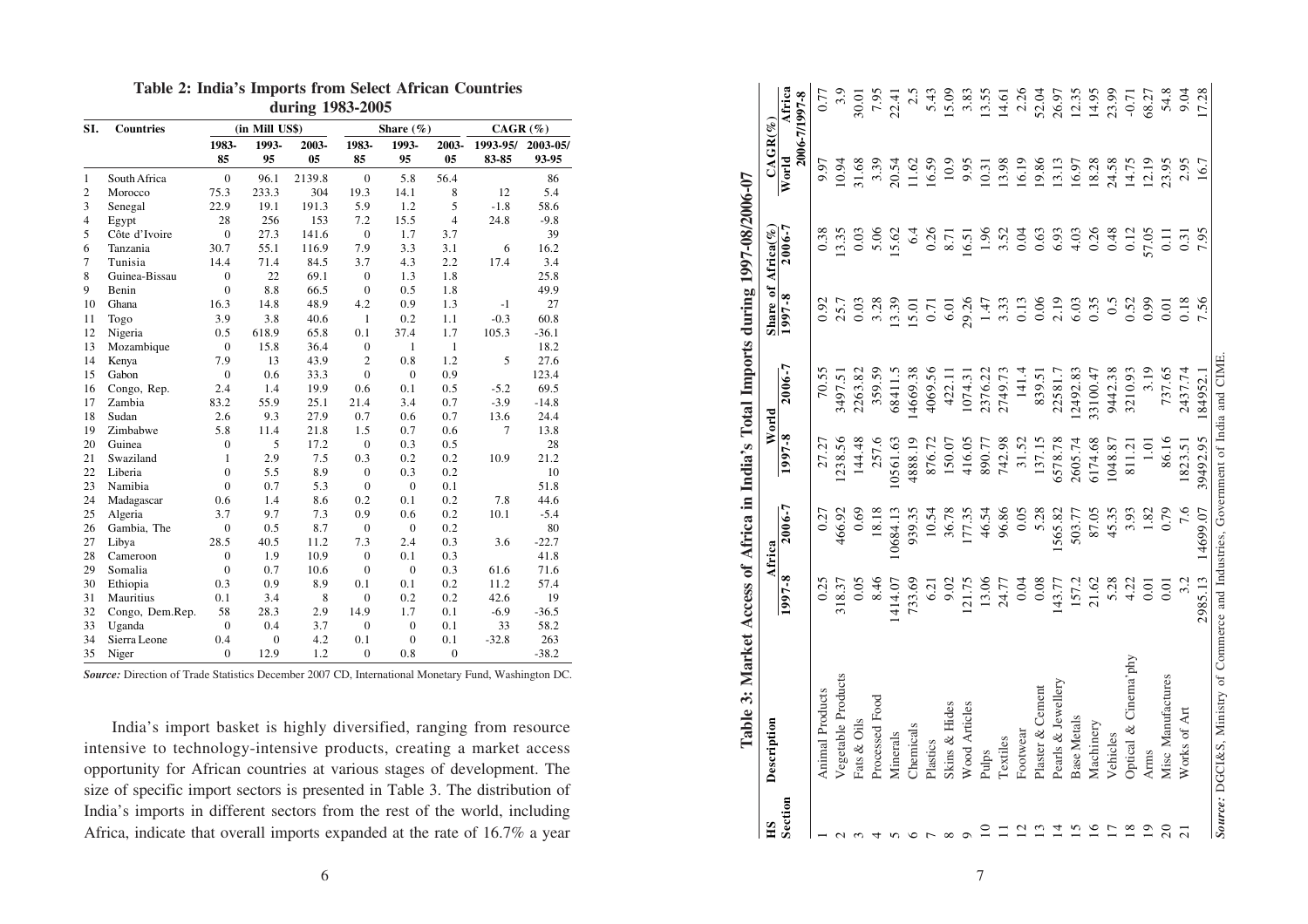between 1997-08 and 2006-07, and variations, in sectoral growth during the same period ranged from 31.7% to 2.95% a year.

African countries do export some agricultural products to Africa, such as vegetable products and processed food products. Manufacturing imports have been significant in areas such as wood products, chemicals, leather, gems and jewellery, and base metals.

# *Regional Imbalance in India's Import from Africa*

Africa's exports to India improved during the periods 1995-2006 and 2003- 2005, but there has been change in the trend of such exports. India's import pattern from African countries has been highly skewed over the years, focusing on certain regions on the continent. Since the mid-1990s, East Africa has been the most attractive region for India's imports, followed by West and North Africa (see Table 4). Central Africa has yet to make an impact. West Africa has been performing well in accessing the Indian market and improving its market share over the past decade. Although East Africa had the largest market share among all sub-regions in the mid to late 1990s, its relative market share in India has declined recently.

Southern Africa's share of India's imports has been almost static over the past decade, comprising nearly one-fifth of the total imports from Africa. This asymmetry in regional imports may be due to the fact that India's imports are mostly regionally, rather than bilaterally, focused.

# *India's Trade Priorities in Africa and the Regional Process*

Both Indian and African economies are very much aligned to regional processes, even though they strongly adhere to the multilateral process. According to India's Ministry of Commerce and Industries, India is engaged with 28 regional/bilateral trading arrangements (RTA/BTA), which are in different stages of negotiations and implementation. Africa has a similar situation. In a recent study, Mohanty and Arockiasamy<sup>7</sup> found empirical evidence that India's trade with Africa had followed a regional pattern despite there being no formal arrangement with most of these RTAs. In terms of exports to India, the Common Market for Eastern and Southern Africa (Comesa) is the largest regional bloc while other important sources

| 1995-97<br>9.6<br>12.6<br>24.3<br>28.4<br>17.8<br>13.4<br>50.1<br>2003-05<br>62<br>0.3<br>$\mathbf{S}$<br>1999-01<br>5.4<br>8<br>္ပဲ<br>1995-97<br>$\frac{4}{6}$<br>$\infty$<br>2003-05<br>545443<br>29901877<br>410728<br>318920<br>76657<br>1859648<br>507901<br>1999-01<br>16069855<br>865916<br>250740<br>186230<br>139744<br>265761<br>23441<br>1995-97<br>9721186<br>183936<br>449048<br>104957<br>86917<br>4617<br>68621<br>Northern Africa<br>Southern Africa<br>Western Africa<br>Eastern Africa<br>Central Africa<br><b>Total Exports</b><br>Africa | Kegion | Exports (Rs. Lakh) |  | Share in Total Exports | 1999-01 | 2003-05 |
|---------------------------------------------------------------------------------------------------------------------------------------------------------------------------------------------------------------------------------------------------------------------------------------------------------------------------------------------------------------------------------------------------------------------------------------------------------------------------------------------------------------------------------------------------------------|--------|--------------------|--|------------------------|---------|---------|
|                                                                                                                                                                                                                                                                                                                                                                                                                                                                                                                                                               |        |                    |  |                        |         | 1999-01 |
|                                                                                                                                                                                                                                                                                                                                                                                                                                                                                                                                                               |        |                    |  |                        |         | 21.4    |
|                                                                                                                                                                                                                                                                                                                                                                                                                                                                                                                                                               |        |                    |  |                        |         | 17.6    |
|                                                                                                                                                                                                                                                                                                                                                                                                                                                                                                                                                               |        |                    |  |                        |         | 21.9    |
|                                                                                                                                                                                                                                                                                                                                                                                                                                                                                                                                                               |        |                    |  |                        |         | 22.9    |
|                                                                                                                                                                                                                                                                                                                                                                                                                                                                                                                                                               |        |                    |  |                        |         | 34.5    |
|                                                                                                                                                                                                                                                                                                                                                                                                                                                                                                                                                               |        |                    |  |                        |         | 21.1    |
|                                                                                                                                                                                                                                                                                                                                                                                                                                                                                                                                                               |        |                    |  |                        |         | 16.8    |

9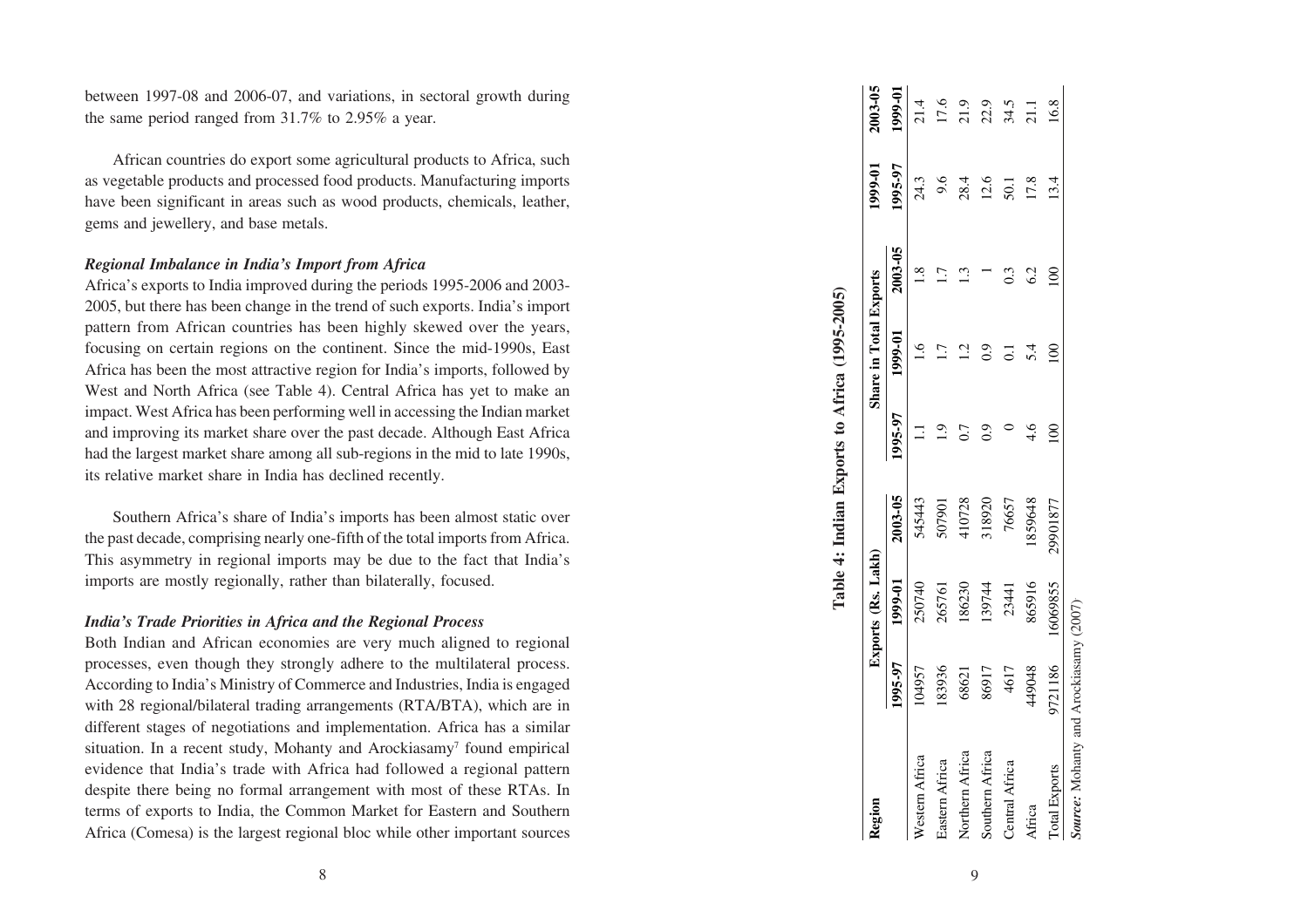of India's imports are the Economic Community of West African States (Ecowas), the Southern African Development Community (SADC) and the EastAfrican Community (EAC).

India's export growth to these RTAs has been high over the past two decades. Recently India's Cabinet took a decision to enter into a Framework Agreement with the Southern African Customs Union (SACU)<sup>8</sup> and there are plans to extend this to cover other SADC countries. Using a Computable General Equilibrium analysis, Mohanty and Arochiasamy<sup>9</sup> observed that India is interested in having close linkages with seven RTAs *in* the developing world to improve *its* gains from regionalism. Of these, three are in Africa - SACU, Comesa and EAC. The trilateral initiative<sup>10</sup> of India-Brazil-South Africa (lBSA) has been picking up in recent years. Taking into account the technical difficulties in pursuing IBSA, a more comprehensive approach has been adopted to cover more countries in the new economic grouping. The expanded grouping of IBSA is SACU-India-Mercosur (SIM), which is more feasible to implement<sup>11</sup> than the original initiative (see article on IBSA by Refilwe Mokoena in this volume). Similar initiatives may improve the current economic engagement between India and Africa.

# **Evolving a Southern Perspective**

At the multilateral level, India worked closely with South Africa and other African countries to draw up a profile representing perspectives from the South at international trade forums. India and several African countries have submitted joint proposals to the WTO along with other developing countries (see Table 5). The G-20 was formed to leverage collective gains for developing countries and it was, in a way, a culmination of South African and Indian efforts to deepen their relationship since the WTO's Seattle meeting in 1999. That Ministerial gathering ended in disarray when developing nations stood firm against the agenda of the major industrialised nations.

The G-20 forum has emphasised that protecting the interests of farmers, including food and livelihood concerns, should be the primary focus at the WTO Doha Round of negotiations on agriculture. However, a much more important achievement of this arrangement was to unite countries of the South.

#### **Table 5: Key Proposals Jointly Moved by India and Select African Countries**

| Symbol/Ref.No.    | <b>Title</b>                                                                                                                             | <b>Countries</b>                                                                    |
|-------------------|------------------------------------------------------------------------------------------------------------------------------------------|-------------------------------------------------------------------------------------|
| JOB(03)/162/Rev.1 | <b>Agriculture Framework</b><br>Proposal                                                                                                 | India, South Africa and<br>other developing countries                               |
| WT/COMTD/W/145    | Reclaiming Development<br>in the WTO Doha<br>Development Round                                                                           | India, Namibia, South<br>Africa and other<br>developing countries                   |
| JOB(03)/150       | Working Group to examine<br>the relationship between<br>trade, debt and finance.                                                         | Egypt, India, Kenya,<br>Tanzania, Uganda,<br>Zimbabwe and other<br>member countries |
| IP/C/W/308/Rev.1  | Extension of the protection<br>of geographical indications                                                                               | India, Kenya, Nigeria, and<br>other member countries                                |
| <b>IP/C/W/247</b> | Extension of the Protection<br>of Geographical Indications<br>for Wines and Spirits to<br>Geographical Indications<br>for other Products | Egypt, India, Mauritius,<br>Nigeria, and other member<br>countries                  |
| IP/C/W/474        | Relationship between<br>TRIPs ad CBD                                                                                                     | India, Tanzania and other<br>member countries                                       |

*Source:* Compiled by the authors.

As a member of the G-20, South Africa also asserted that industrialised nations should do more than poorer nations to cut trade barriers.12 This assumed importance as South Africa emerged as a major force and a linking factor for the rest of the African continent in this body. The fact that the G-20 has raised development issues such as food security and rural development (also raised by the G-34 and others), erosion of preferences and the special needs of least developed countries (LDCs), shows how closely the G-20 is working with other developing countries in the G-90 - a grouping of the smallest and least developed member states of the WTO.

South-South co-operation has facilitated linkages between Africa and large countries such as India, Brazil and China and also within regional groupings such as SADC. This has enabled the African countries to playa decisive and important role when it comes to issues related to market access, trade and investment benefits, special and differential arrangements, and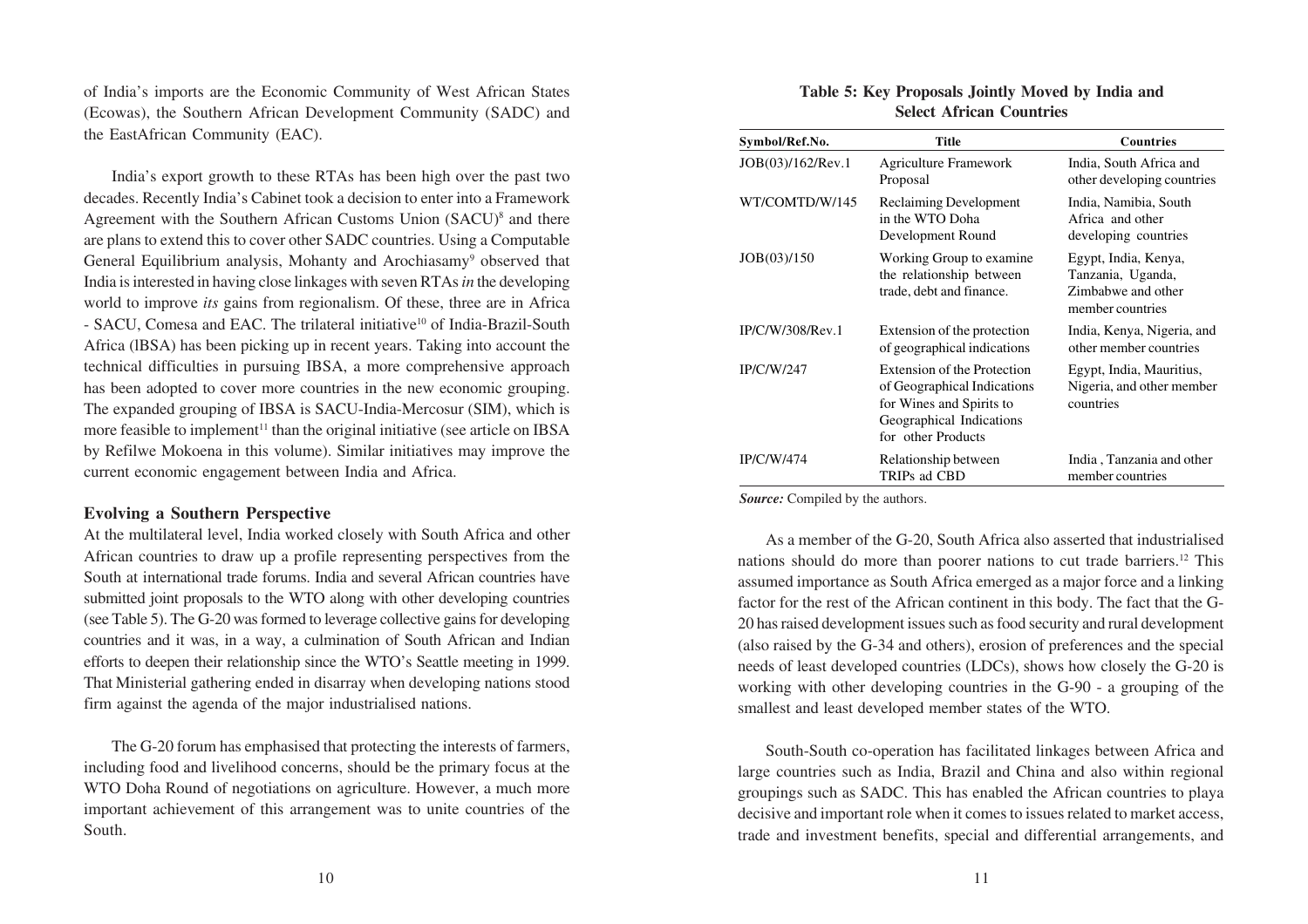aid for trade. India and South Africa also jointly released documents in the run-up to the Hong Kong WTO Ministerial meeting on issues of mutual concern.

# *Cooperation in Agriculture*

This is one sector in which most of the developing countries have key concerns, not only about their performance in external markets but also at the domestic level. The export of primary commodities is an important source of foreign exchange revenues for these countries. The high agriculture subsidies across Organisation for Economic Cooperationand Development (OECD) countries have consistently depressed global commodity prices, particularly of commodities that are of interest to the developing world.

In the period 1998-2003, the fall in peak prices was about a quarter and the fall in troughs about 40%. In Africa, 36 countries fall into the category of countries primarily exporting only three to four agricultural commodities.13

More than a dozen sub-Saharan African countries face terms of trade shocks which are permanent in nature. They include Uganda, South Africa, Nigeria, Mauritania, Kenya, Gabon, Cote d'lvoire, Congo, Cameroon, Botswana, Angola, Liberia, Sudan, Tanzania and Zambia. At the meeting of the G-20 in New Delhi in March 2005, the organisation recommitted itself to protecting the interests of developing countries in the agriculture sector.<sup>14</sup> The Delhi Declaration emphatically suggested putting an end to the trade-distorting policies in agriculture maintained by developed countries that adversely affect developing countries and their integration into the world trading system.

In the subsequent processes in Hong Kong and then Geneva, several African countries and India worked closely to guard their collective interest in agriculture. India has made a particular case of issues related to cotton. In West and Central African countries, more than 10 million people depend directly on cotton production, with about 30% of total export earnings and more than 60% of agriculture export revenues coming from this crop. Government support given to US cotton growers has promoted a glut in the world market. According to the International Cotton Advisory Committee, 73% of global production was financed by government support.<sup>15</sup>

# *TRIPs/IKS: Health and Access to Drugs*

India and African countries have common interests in several areas under intellectual property provisions in TRIPS, which prompted them to submit joint or similar proposals at the WTO. In fact intellectual property rights at the WTO is one area that has been strongly influenced by the initiatives emanating from India and Africa at different stages of TRIPs-related debates. They have also tried to influence debates about intellectual property in other forums and have attempted to bring in a development dimension. For example, India, South Africa and Brazil initiated an important proposal at the World Intellectual Property General Assembly suggesting that a development dimension be integrated into policy making on intellectual property protection, in the specific context of the draft Substantive Patent Law Treaty. The proposed treaty will considerably raise patent protection standards, creating new obligations that developing countries will find difficult to implement.

Another issue raised by India and some African countries in the Doha Round of trade talks is the relationship between the TRIPS Agreement and the Convention on Biological Diversity, which has yet to be implemented. There have been extensive discussions on the introduction into the TRIPS Agreement of a mandatory requirement for the disclosure of origin of biological resources and/or associated traditional knowledge used in il1vtntions that require applications for intellectual property rights.

Both India and Africa have common interest in such patents as both the regions are rich in Indigenous knowledge systems (IKS) and have longstanding local practices of using medicinal plants and related knowledge for medical purposes. The current TRIPs regime does not acknowledge contributions from the IKS. As a result, the Doha Development Agenda proposed establishing a relationship with the UN Convention on Biological Diversity, which explicitly acknowledges IKS. India, Brazil, South Africa and China joined various groupings to advance debate along these line.16 In order to protect biodiversity and related IKS, developing countries have suggested mandatory disclosure of the source and country of origin of any,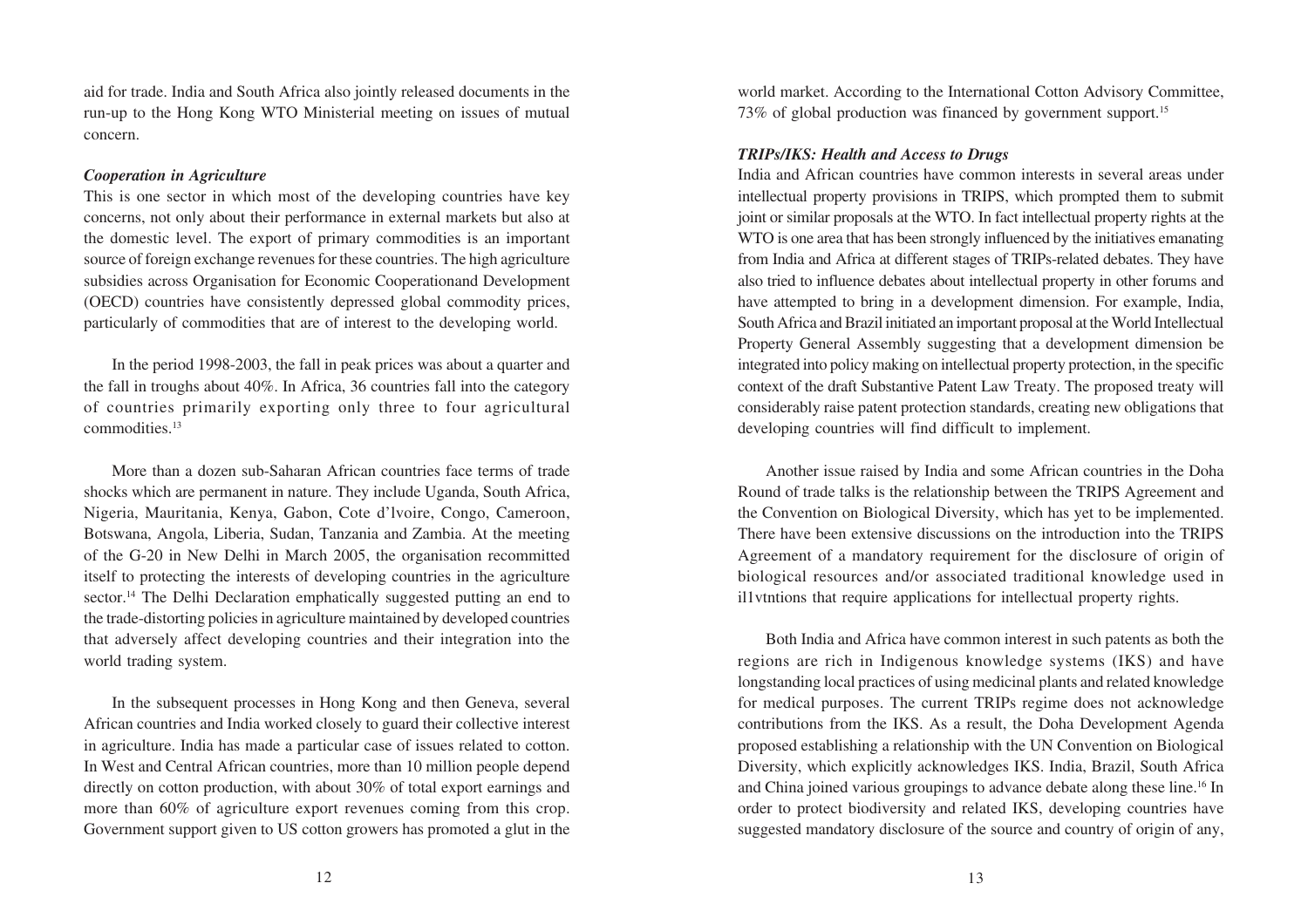biological resource or traditional knowledge used in an invention while a patent application is being filed. It is also suggested that informed consent be obtained beforehand from a competent authority in the country of origin.

The other important achievement that resulted from India and Africa working together is in terms of access to drugs. The WTO intellectual property regime almost blocked access to drugs at reasonable cost. At the Doha WTO Ministerial conference in 2001, India and African countries were among the foremost supporters of adopting a TRIPs and public healthrelated declaration recognising the supremacy of public health concerns over intellectual property rights. The first was to do with LDCs and countries lacking production capacity. The second was to allow developing countries to export generic drugs to fellow LDCs.

In recent times the geographical indication (GI) has emerged as an important instrument of intellectual property protection and has evoked interest both in India and Africa.17 Products such as Darjeeling Tea from India and Rooibos Tea from South Africa are being discussed in world trade circles. The African Intellectual Property Organization Agreement recognises the protection of GIs and it covers all products including natural, agricultural as well as industrial and craft products.18 As the term itself indicates, the GI relates to whether a product originates from a country, region or locality. It generally covers agricultural goods but includes industrial goods. There are discussions about extending it to include services. The product coverage so far has remained confined to wines and spirits, which are generally of interest to European countries only.

Several developing countries have been highly critical of this approach because of its limited coverage and scope in the agreement to expand and add GIs from other countries. This is now being addressed in the Council for TRIPs.19 The Doha Declaration also called for the establishment of a multilateral system of notification and registration of geographical indications for wines and spirits.

#### **Emerging Areas of Cooperation**

There are several new areas in which India and Africa are participating at different levels of government, institutions and private firms. These include

## **Table 6: Upcoming Select Areas in India's Collaboration with Africa**

| <b>Country</b>  | Amount                                       | <b>Objectives</b>                                                                                                                                                    |
|-----------------|----------------------------------------------|----------------------------------------------------------------------------------------------------------------------------------------------------------------------|
| Ethiopia        | \$640 million                                | Improving sugar production facilities                                                                                                                                |
| <b>Botswana</b> |                                              | Agriculture research, farm machinery<br>production.                                                                                                                  |
| Ghana           | \$27 million                                 | Finance projects with poverty<br>alleviation                                                                                                                         |
|                 | \$2 million                                  | India-Ghana Kofi Annan Centre of<br>Excellence in Information and<br>communication technology                                                                        |
| Tanzania        | \$4 million                                  | <b>Small Scale Industry Development</b>                                                                                                                              |
| <b>NEPAD</b>    | \$200 million                                | Pan-African Satellite/Fiber Optic<br>Network                                                                                                                         |
| Senegal         | \$15 million concessional<br>line of credit. | Production of agricultural<br>equipments                                                                                                                             |
| Zimbabwe        | \$2.8 million                                | Indo-Zimbabwe Technology Centre<br>at the Harare Institute of Technology<br>and at Bulawayo Polytechnic                                                              |
| <b>Benin</b>    | US\$ 10 million                              | Telecommunication Consultants India<br>Limited (TCIL) has executed projects<br>to provide telecom network in Porto<br>Novo and twin-cities of Abomey and<br>Bohicon. |

*Source:* Compiled by the authors.

co-operation in energy, agriculture, telecommunications and other areas related to development co-operation (see Table 6, next page). India has identified six major African countries for co-operation in the energy sector; together these have 95% of Africa's oil reserves. They are Libya, Nigeria, Algeria, Angola, Sudan and Egypt. The Indian Oil Co-operation (IOC) and Gas Authority of India Limited (GAIL) have initiated joint venture partnerships with several agencies in different African countries. 10C is working in collaboration with agencies from Egypt, Libya and Nigeria in oil exploration while GAIL is importing Liquefied Nitrogen Gas (LNG) from Libya and Egypt.<sup>20</sup> GAIL and Egypt's EGas are also exploring possibilities as part of which GAIL would help to set up distribution pipelines.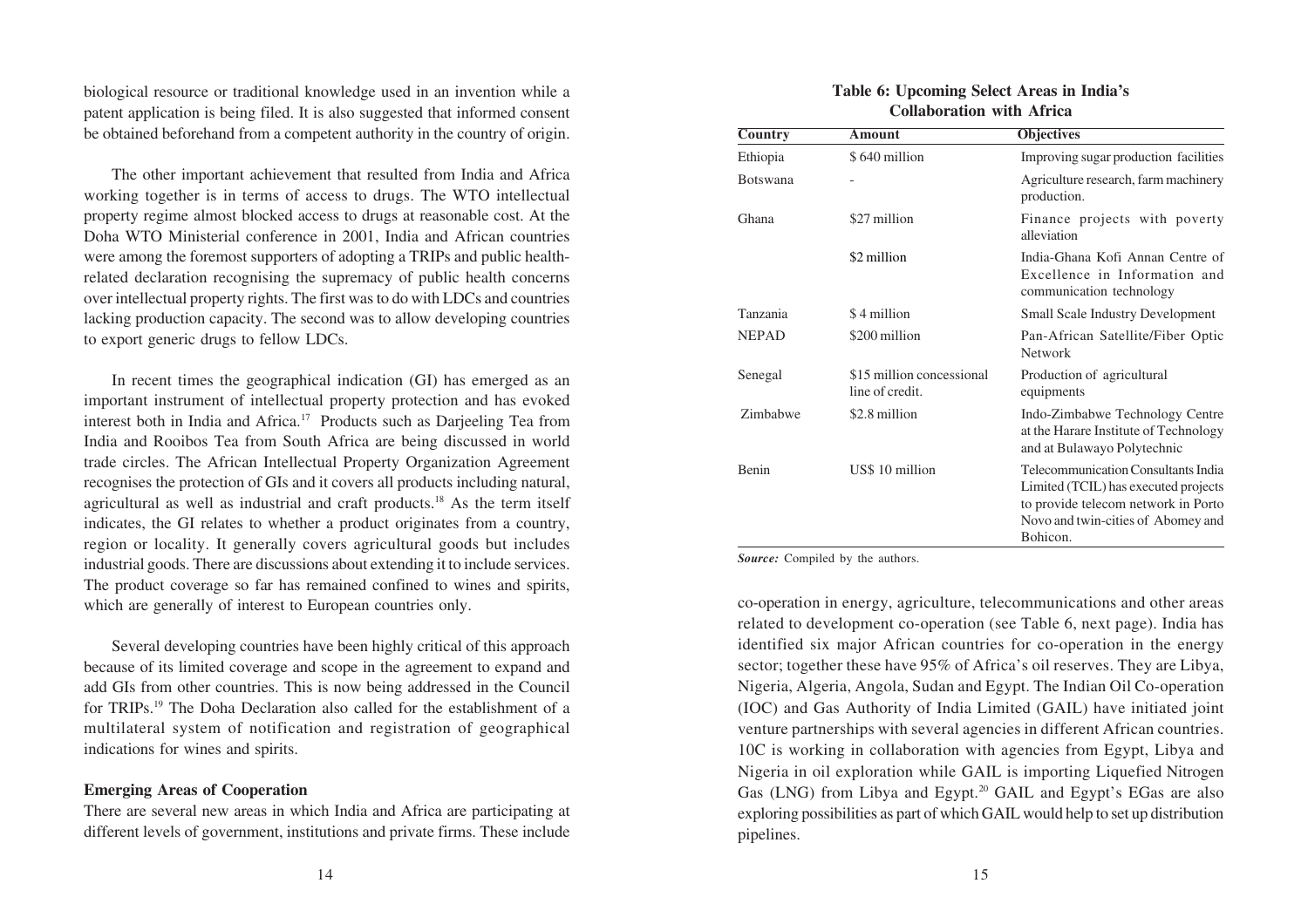#### *Agriculture and Rural Development*

At the bilateral level, several agreements have arisen in the agriculture sector for improving production capacity. India and Ethiopia signed an agricultural agreement to increase annual sugar production from 0.3 million tonnes to  $1.3$  million.<sup>21</sup> Of the project value of \$1.3 billion, India will provide \$640 million in credit through India's Export Import Bank as well as technical know-how. The remaining \$660 million will come from the Ethiopian government. Similarly, Botswana has signed an agreement for research and development co-operation in the field of agriculture.<sup>22</sup> India and Ghana have reached an agreement for a \$1.2,8 million credit to Ghana for rural electrification and water supply.

#### *ICT and Telecommunication*

India assisted Ghana with \$2 million and technical know-how to set up an ICT Centre in Ghana. The centre has been successfully conducting training courses and establishing linkages not only in Ghana but also in other Ecowas countries. Another key initiative is the Centre of Excellence in ICT in Tanzania, which is being supported by the Centre for Development of Advanced Computing, New Delhi. India will also provide technical support for the preparation of a cyber city project in Tanzania's Arusha region. In Senegal, India has helped to establish the Entrepreneurial Training and Development Centre at an estimated cost of \$ 4.49 million to provide technical training in mechanical maintenance, civil engineering, electrical, electronics, metal-plating, refrigeration and air-conditioning. India has set up the Indo-Zimbabwe Technology Centre at the Harare Institute of Technology and at Bulawayo Polytechnic and has provided machines worth nearly \$2.8 million. In Benin, Telecommunication Consultants India Limited (TClL) has executed two World Bank-assisted projects worth about \$10 million to provide a telecoms network in Porto Novo and twin the cities of Abomey and Bohicon. Benin has also engaged TCIL in the Pan African Network Project.

#### *Other Emerging Areas*

There are several emerging areas in which Indian companies are investing as part of their global plans. Tata Steel, for -example, has invested \$1.5 billion in a joint venture company established to develop iron ore deposits at Mount Nimba in Cote d'lvoire. This investment will help to meet the requirements of Corus, a Tata company that requires 28 to 30 million tonnes of iron ore every year.23 There are initiatives at the government level as well. Senegal recently invited India to invest in phosphate mines. The Indian consortium led by the Indian Farmers' Fertiliser Co-operation has a phosphoric acid production plant in collaboration with Industries Chimiques de Senegal (ICS) in which India has invested \$300 million.24 In Tanzania alone during 1990-2006, 118 Indian companies invested a total of \$825 million.

Support for infrastructure development has rapidly increased over the years. In September 2007 Tanzania Railways Limited, in which Indian public service company Rail India Technical and Economic Services (RITES) holds 51% of the shares, was given the concession to run Tanzania's railways for 25 years. As part of these efforts, India has also joined the African Capacity Building Foundation, an independent initiative based in Harare, Zimbabwe. RITES has been engaged to provide technical assistance to railway authorities in Kenya and Mozambique. It is also involved in the design and construction of roads in Uganda and Ethiopia and is planning to undertake fresh initiatives in other sectors such as power, construction and quality assurance.

## **Conclusion**

It is likely that India will emerge as an important export destination for several African countries in future. Though this will help to generate income and employment through export opportunities, much more needs to be done to transform the production capacity of African economies to allow them to take advantage of India's growing interdependence with the global economy. India has strongly pursued regionalism as a trade policy to boost its external sector performance, despite being fully committed to the multilateral process.

African countries are growing rapidly, irrespective of levels of income, resource endowment and location.25 The synergies emanating from Africa and India need to be harnessed to augment the potential mutual gains. Though the pattern of trade between the two has improved remarkably in the new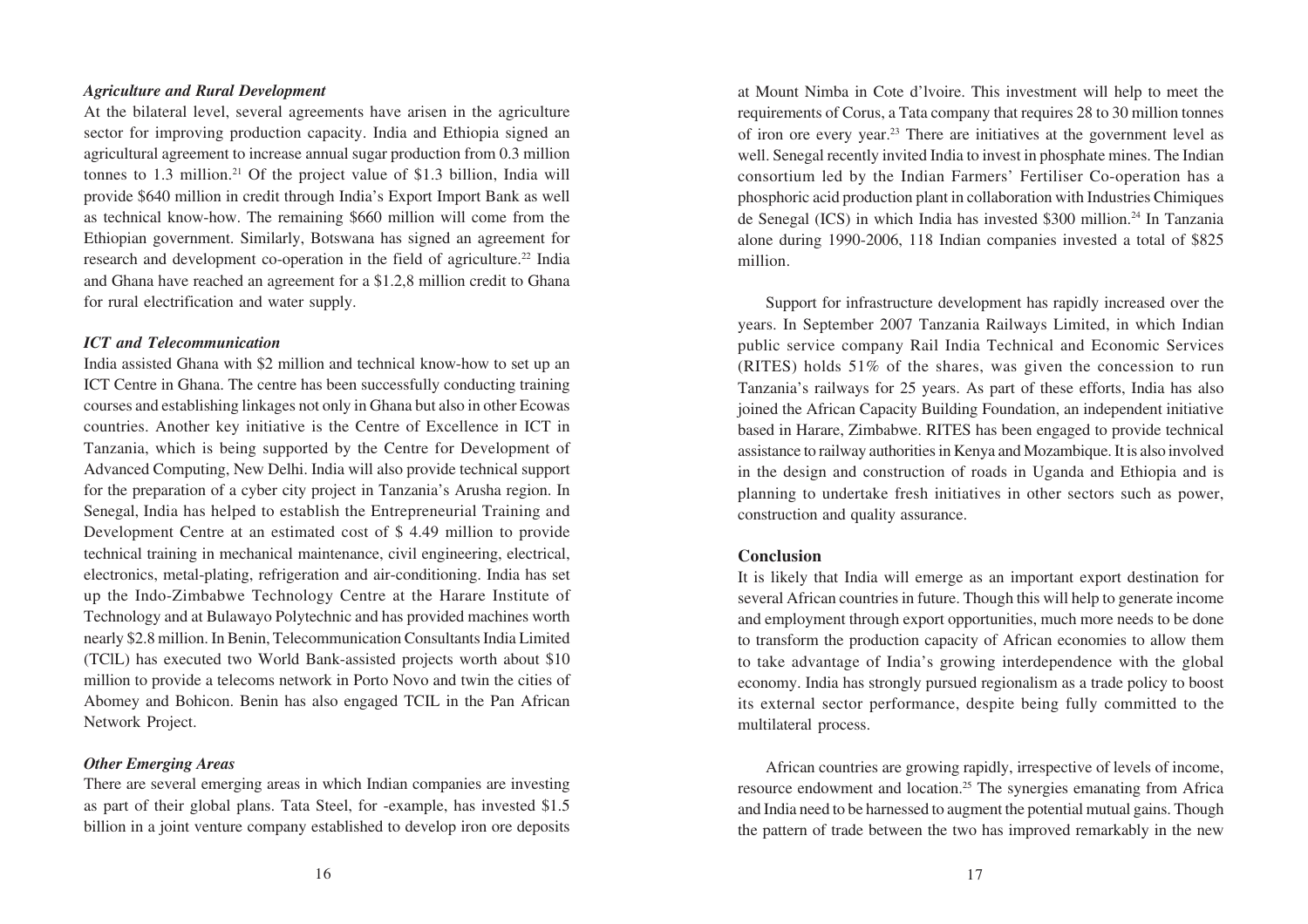millennium, radical policy initiatives are required to tap the existing economic synergies between them and change .the current trend of a growing asymmetry in bilateral trade flows. As has emerged from the paper, trade flows have been hampered by the fact that several African countries are constrained by supply capacity limitations. Addressing this problem requires stronger linkages on the investment front and faster technology transfer.

The role of South Africa and India in promoting Southern consensus on international trade issues holds the key for the promotion of intra-South trade and for protecting the interests of developing countries at international trade forums, particularly in the areas of agriculture, rural livelihood security and health care. The proposed trade initiative of SACU-India-Mercosur (SIM) is an important experiment for evolving a new credible regional grouping within the South.

This initiative is expected to open up trade among a large number of emerging countries in the South. As has emerged from the discussion above, the real success of the vision articulated at Bandung depends on how economies of the South tap into the vast economic potential generated in this region. With increased economic prosperity, it may be easier to resurrect the spirit of collaboration across developing countries, facilitating the transfer of technology and improving standards of living.

#### **Endnotes**

- RIS (2003a).
- <sup>2</sup> Rodrik, Dani and Arvind Subramanian (2005).
- Subramanian, Arvind and N T Tamirisa (2003).
- <sup>4</sup> Farwell Gift for Kalam (2007).
- <sup>5</sup> Mohanty S. K. (2006).
- Mohanty, S. K. and Robert Arockiasamy (2007).
- <sup>8</sup> Available at http://commerce.nic.in/india\_rta.htm#h6.
- <sup>9</sup> *ibid*
- <sup>10</sup> For a detailed feasibility of the IBSA initiative, see RIS (2008)
- <sup>11</sup> *ibid*
- <sup>12</sup> Draper P & N Khumalo (2003).
- $13$  RIS (2003).
- <sup>14</sup> See RIS (2003).
- $^{15}$  RIS (2003).
- Kumar, N. and S. Chaturvedi (2007).
- <sup>17</sup> RIS, *op. cit*.
- Otieno-Odek J (2003a.).
- $^{19}$  RIS (2007).
- <sup>20</sup> *Asian Age* (2007).
- <sup>21</sup> *Hindu Business Line* (2008).
- <sup>22</sup> *Hindu Business Line* (2007).
- <sup>23</sup> *Business Standard* (2007).
- <sup>24</sup> *Business Standard* (2008).
- <sup>25</sup> IMF, *Regional Economic Outlook* (2007).

# **References**

*Asian Age* (2007), 'India focuses on Africa for energy' (December 2007), 12 December. *Business Standard* (2007), 'Tata Steel to hold 75% in JV for African mine', 13 December. *Business Standard* (2008)'Senegal to offer phosphate mine to Indian entrepreneurs', 26 January.

- Draper P & N Khumalo, RIS (2003), 'Role of WTO Misunderstood', *BusinessDay*, 8 March 2005.
- *Economic Times* (2007), 'Farwell Gift for Kalam Nod for Pan African E-network Plan'*,* 6 July.
- *Hindu Business Line* (2008), 'India to give \$640 million credit to Ethiopian sugar industry', 15 January.

*Hindu Business Line* (2007), 'Farm pacts with Botswana, Serbia likely', 7 December.

IMF (2007), *Regional Economic Outlook* (2007) : Sub-SaharanAfrica.Washington DC: IMF.

- Kumar N. & S. Chaturvedi (June 2007), 'Rise of Large Developing Countries and Negotiating Dynamics at Multilateral Trade Fora: An Overview of Impact and Implications'. Paper presented at the International Workshop on Emergence of Large Developing Countries (BICS) and Implications for International Development, Research and Information System for Developing Countries, New Delhi, 28-29 June 2007.
- Ministry of Commerce and Industries, Government of India. Available at http:// commerce.nic.in/india\_rta.htm#h6.
- Mohanty S. K. (2006), 'South Asia as a Global Force in Trade', in Khan I (ed.),Trade, Tariffs and Customs in South Asia. Lahore: South Asia Policy Analysis Network.
- Mohanty S. K. & R. Arockiasamy (2007), *Prospects for Making India's Manufacturing Sector Export Oriented*, New Delhi: Research and Information System for Developing Countries (RIS).
- Otieno-Odek J (2005), 'The Way Ahead: What Future for Geographical Indications?'. Paper presented at the Worldwide Symposium on Geographical Indications jointly organised by the Ministry of Productive Activities of Italy and World Intellectual Property Organization, Parma, Italy, 27-29 June.
- RIS (2003a), *Globalization and the Non-Aligned Movement: An Economic Agenda for Action*, a background document for the XIII NAM Summit, Kuala Lumpur, Malaysia, 20-25 February 2003. New Delhi: Research and Information System for Developing Countries.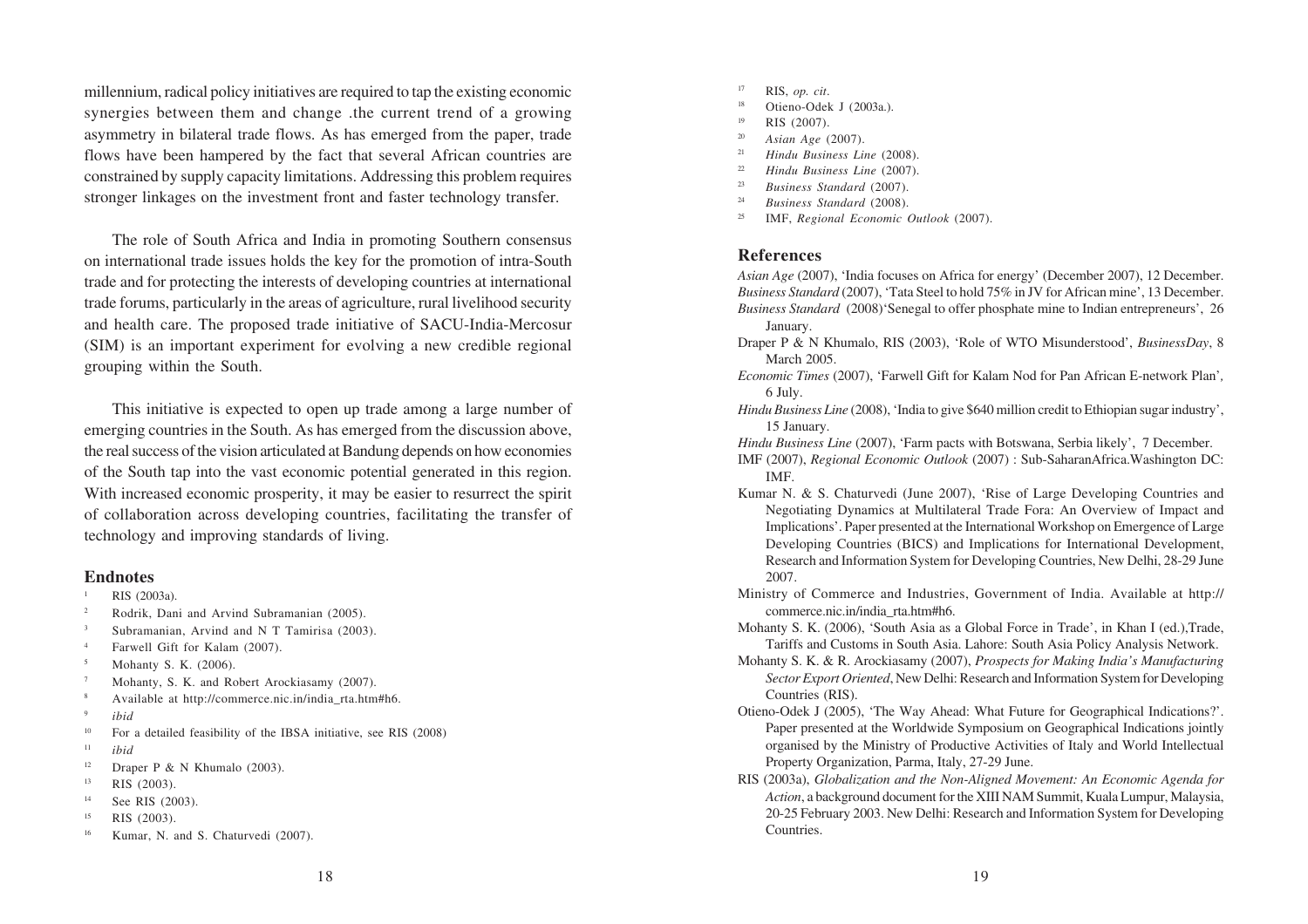- RIS (2003) *World Trade and Development Report: Cancun and Beyond*. New Delhi: Research and Information Systems for Developing Countries in association with Academic Foundation.
- RIS, (2007), *World Trade and Development Report 2007: Building a Development-Friendly World TradingSystem*. New Delhi: Research and Information System for Developing Countries (RIS) and Oxford University Press.
- RIS (2008), Trinity of the South: Potential of India-Brazil- South Africa (IBSA) Partnership. New Delhi: Research and Information System for Developing Countries in association with Academic Foundation.
- Rodrik, Dani and Arvind Subramanian *(*2005)*"From "Hindu Growth" to Productivity Surge: The Mystery of the Indian Growth Transition*", *IMF Staff Papers*, Vol. 52, Number 2, International Monetary Fund, Washington DC.
- See http://www.agtradepolicy.org/output/resource/G20\_delhi\_declaration.pdf.
- Subramanian, Arvind and N T Tamirisa (*(2003)* "Is Africa Integrated in the Global Economy", *IMF Staff Papers* (2003), Vol. 50, Number 3, International Monetary Fund, Washington DC.

#### **RIS Discussion Papers**

*Available at http://www.ris.org.in/risdiscussion\_papers.html*

- DP#133-2008 *Towards An Asian "Bretton Woods" for Restructuring of the Regional Financial Architecture* by Ramgopal Agarwala
- DP#132-2008 *The WTO's Doha Negotiations: An Assessment* by Bhagirath Lal Das
- DP#131-2007 *Regional Cooperation and Integration Prospects in Asia* by Rajat Nag
- DP#130-2007 *Deepening India–Bangladesh Economic Cooperation: Challenges and Opportunities* by Prabir De and Biswa N. Bhattacharyay
- DP#129-2007 *Intellectual Property Regime, Indigenous Knowledge System and Access and Benefit Sharing: Drawing Lessons from Kani Case* by Sachin Chaturvedi
- DP#128-2007 *WTO and Trade in Electronically Delivered Software (EDS): Emerging Challenges and Policy Options - An Indian Perspective* by Sachin Chaturvedi and S. K. Mohanty
- DP#127-2007 *Economy: Recent Evolution and New Perspectives for South-South Cooperation* by Maria Lúcia L.M. Pádua Lima
- DP#126-2007 *Welfare Gains from Regional Economic Integration in Asia: ASEAN+3 or EAS* by S.K. Mohanty and Sanjib Pohit
- DP#125-2007 *Investment Provisions in Regional Trading Arrangements in Asia: Relevance, Emerging Trends, and Policy Implications* by Nagesh Kumar
- DP#124-2007 *Indian Innovation Systems and Emergence of Biopharmaceutical Sector: Issues and Prospects* by Sachin Chaturvedi
- DP#123-2007 *Regional Economic Integration, Foreign Direct Investment and Efficiency-Seeking Industrial Restructuring in Asia: The Case of India* by Nagesh Kumar
- DP# 122-2007 *Community-based Rights and IPR Regime: Revisiting the Debate* by Srividhya Ragavan and Jamie Mayer
- DP#121-2007 *India's Rising Role in Asia* by Mukul G. Asher
- DP#120-2007 *Relevance of 'Policy Space' for Development: Implications for Multilateral Trade Negotiations* by Nagesh Kumar and Kevin P. Gallagher